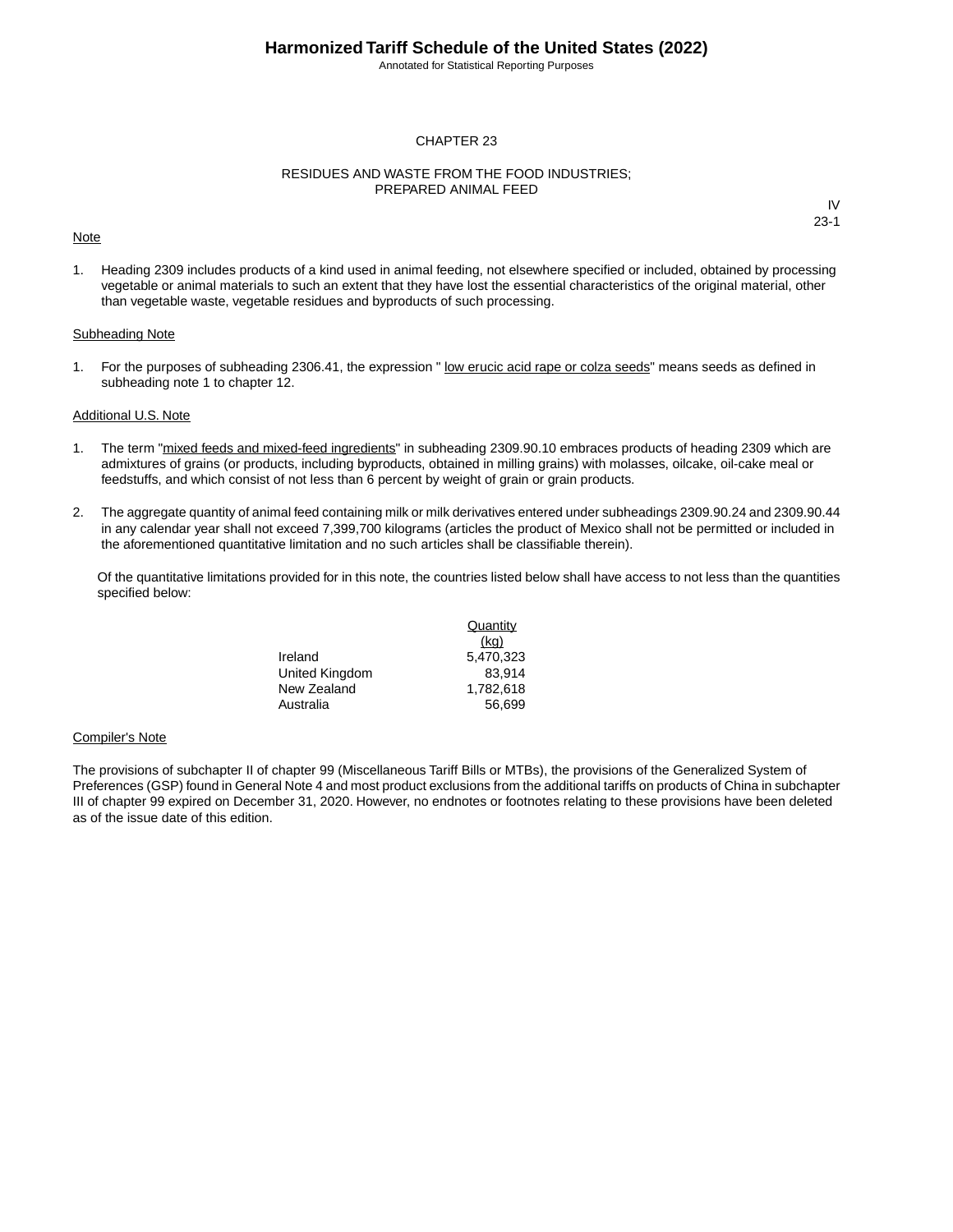Annotated for Statistical Reporting Purposes

| Heading/      | Stat.       |                                                                                                                                                                                                      | Unit           |         | Rates of Duty                                                                  |            |
|---------------|-------------|------------------------------------------------------------------------------------------------------------------------------------------------------------------------------------------------------|----------------|---------|--------------------------------------------------------------------------------|------------|
| Subheading    | Suf-<br>fix | <b>Article Description</b>                                                                                                                                                                           | of<br>Quantity | General | Special                                                                        | 2          |
| 2301          |             | Flours, meals and pellets, of meat or meat offal, of fish or of<br>crustaceans, molluscs or other aquatic invertebrates, unfit for<br>human consumption; greaves (cracklings):                       |                |         |                                                                                |            |
| 2301.10.00 00 |             | Flours, meals and pellets, of meat or meat offal; greaves                                                                                                                                            |                |         |                                                                                | Free       |
| 2301.20.00    |             | Flours, meals and pellets, of fish or of crustaceans,                                                                                                                                                |                |         |                                                                                | Free       |
|               | 10          |                                                                                                                                                                                                      |                |         |                                                                                |            |
|               | 90          |                                                                                                                                                                                                      |                |         |                                                                                |            |
| 2302          |             | Bran, sharps (middlings) and other residues, whether or not<br>in the form of pellets, derived from the sifting, milling or other<br>working of cereals or of leguminous plants:                     |                |         |                                                                                |            |
| 2302.10.00    | 00          |                                                                                                                                                                                                      |                |         |                                                                                | 10%        |
| 2302.30.00    |             |                                                                                                                                                                                                      |                |         |                                                                                | 10%        |
|               | 10          |                                                                                                                                                                                                      |                |         |                                                                                |            |
| 2302.40.01    | 90          |                                                                                                                                                                                                      |                |         |                                                                                | 10%        |
|               | 05          |                                                                                                                                                                                                      |                |         |                                                                                |            |
|               | 10          | Of other single cereal grains, chopped, crushed or                                                                                                                                                   |                |         |                                                                                |            |
|               |             | Other:                                                                                                                                                                                               |                |         |                                                                                |            |
|               | 20          |                                                                                                                                                                                                      |                |         |                                                                                |            |
| 2302.50.00    | 90<br>00    |                                                                                                                                                                                                      |                |         |                                                                                | 20%        |
|               |             |                                                                                                                                                                                                      |                |         | Free (A+, AU, BH,<br>CL, CO, D, E, IL,<br>JO, KR, MA, OM,<br>P, PA, PE, S, SG) |            |
| 2303          |             | Residues of starch manufacture and similar residues,<br>beet-pulp, bagasse and other waste of sugar manufacture,<br>brewing or distilling dregs and waste, whether or not in the<br>form of pellets: |                |         |                                                                                |            |
| 2303.10.00    |             |                                                                                                                                                                                                      |                |         | Free (A+, AU, BH,<br>CL, CO, D, E, IL,<br>JO, KR, MA, OM,<br>P, PA, PE, S, SG) | 20%        |
|               | 10          |                                                                                                                                                                                                      |                |         |                                                                                |            |
|               | 20          |                                                                                                                                                                                                      |                |         |                                                                                |            |
|               | 40          |                                                                                                                                                                                                      |                |         |                                                                                |            |
| 2303.20.00    |             | Beet-pulp, bagasse and other waste of sugar                                                                                                                                                          |                |         |                                                                                | \$4.91/t   |
|               | 20          |                                                                                                                                                                                                      |                |         |                                                                                |            |
| 2303.30.00    | 40<br>00    |                                                                                                                                                                                                      |                |         |                                                                                | \$4.91/t   |
| 2304.00.00    |             | 00 Oilcake and other solid residues, whether or not ground or in<br>the form of pellets, resulting from the extraction of soybean                                                                    |                |         |                                                                                |            |
|               |             |                                                                                                                                                                                                      |                |         | Free (A+, AU, BH,<br>CL, CO, D, E, IL,<br>JO, KR, MA, OM,<br>P, PA, PE, S, SG) | $0.7$ ¢/kg |
|               |             |                                                                                                                                                                                                      |                |         |                                                                                |            |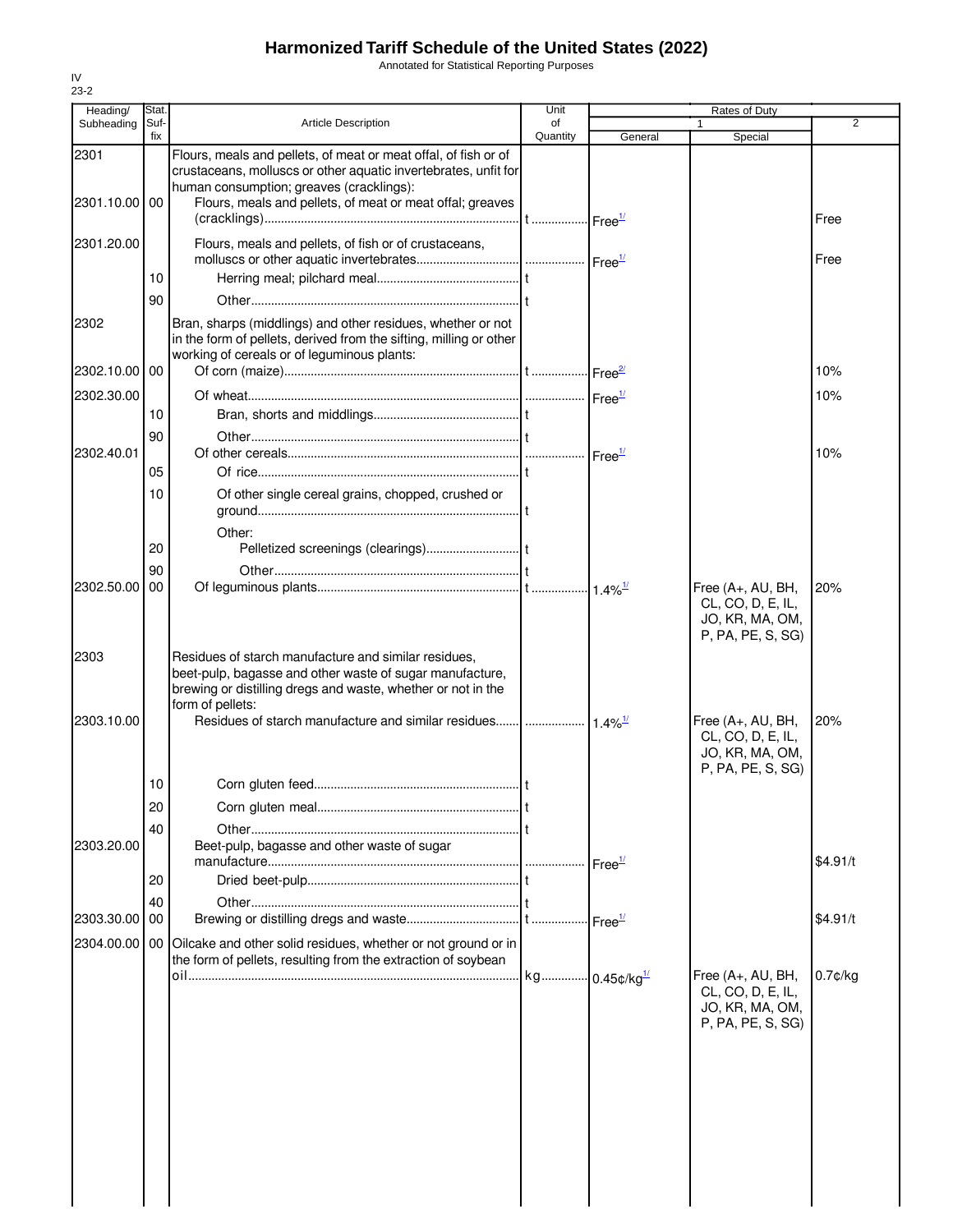Annotated for Statistical Reporting Purposes

| Heading/      | Stat. |                                                                                                                                   | Unit                      |                                  | Rates of Duty                        |                |
|---------------|-------|-----------------------------------------------------------------------------------------------------------------------------------|---------------------------|----------------------------------|--------------------------------------|----------------|
| Subheading    | Suf-  | <b>Article Description</b>                                                                                                        | of                        |                                  |                                      | $\overline{2}$ |
|               | fix   |                                                                                                                                   | Quantity                  | General                          | Special                              |                |
| 2305.00.00    | 00    | Oilcake and other solid residues, whether or not ground or in                                                                     |                           |                                  |                                      |                |
|               |       | the form of pellets, resulting from the extraction of peanut                                                                      |                           |                                  |                                      |                |
|               |       |                                                                                                                                   | kg 0.32¢/kg <sup>1/</sup> |                                  | Free (A*, AU, BH,                    | $0.7$ ¢/kg     |
|               |       |                                                                                                                                   |                           |                                  | CL, CO, D, E, IL,<br>JO, KR, MA, OM, |                |
|               |       |                                                                                                                                   |                           |                                  | P, PA, PE, S, SG)                    |                |
|               |       |                                                                                                                                   |                           |                                  |                                      |                |
| 2306          |       | Oilcake and other solid residues, whether or not ground or in                                                                     |                           |                                  |                                      |                |
|               |       | the form of pellets, resulting from the extraction of vegetable<br>or microbial fats or oils, other than those of heading 2304 or |                           |                                  |                                      |                |
|               |       | 2305:                                                                                                                             |                           |                                  |                                      |                |
| 2306.10.00 00 |       |                                                                                                                                   |                           |                                  | Free (A+, AU, BH,                    | $0.7$ ¢/kg     |
|               |       |                                                                                                                                   |                           |                                  | CL, CO, D, E, IL,                    |                |
|               |       |                                                                                                                                   |                           |                                  | JO, KR, MA, OM,                      |                |
|               |       |                                                                                                                                   |                           |                                  | P, PA, PE, S, SG)                    |                |
| 2306.20.00 00 |       |                                                                                                                                   |                           |                                  | Free (A, AU, BH, CL, 0.7¢/kg         |                |
|               |       |                                                                                                                                   |                           |                                  | CO, D, E, IL, JO,                    |                |
|               |       |                                                                                                                                   |                           |                                  | KR, MA, OM, P,                       |                |
|               |       |                                                                                                                                   |                           |                                  | PA, PE, S, SG)                       |                |
| 2306.30.00 00 |       |                                                                                                                                   |                           |                                  | Free (A*, AU, BH,                    | $0.7$ ¢/kg     |
|               |       |                                                                                                                                   |                           |                                  | CL, CO, D, E, IL,                    |                |
|               |       |                                                                                                                                   |                           |                                  | JO, KR, MA, OM,                      |                |
|               |       |                                                                                                                                   |                           |                                  | P, PA, PE, S, SG)                    |                |
|               |       | Of rape or colza seeds:                                                                                                           |                           |                                  |                                      |                |
| 2306.41.00 00 |       |                                                                                                                                   |                           |                                  | Free (A, AU, BH, CL, 0.7¢/kg         |                |
|               |       |                                                                                                                                   |                           |                                  | CO, D, E, IL, JO,                    |                |
|               |       |                                                                                                                                   |                           |                                  | KR, MA, OM, P,                       |                |
|               |       |                                                                                                                                   |                           |                                  | PA, PE, S, SG)                       |                |
| 2306.49.00 00 |       |                                                                                                                                   |                           |                                  | Free (A, AU, BH, CL, 0.7¢/kg         |                |
|               |       |                                                                                                                                   |                           |                                  | CO, D, E, IL, JO,                    |                |
|               |       |                                                                                                                                   |                           |                                  | KR, MA, OM, P,                       |                |
|               |       |                                                                                                                                   |                           |                                  | PA, PE, S, SG)                       |                |
| 2306.50.00 00 |       |                                                                                                                                   |                           |                                  | Free (A, AU, BH, CL, 0.7¢/kg         |                |
|               |       |                                                                                                                                   |                           |                                  | CO, D, E, IL, JO,                    |                |
|               |       |                                                                                                                                   |                           |                                  | KR, MA, OM, P,<br>PA, PE, S, SG)     |                |
|               |       |                                                                                                                                   |                           |                                  |                                      |                |
| 2306.60.00 00 |       |                                                                                                                                   |                           |                                  | Free (A, AU, BH, CL, 0.7¢/kg         |                |
|               |       |                                                                                                                                   |                           |                                  | CO, D, E, IL, JO,                    |                |
|               |       |                                                                                                                                   |                           |                                  | KR, MA, OM, P,                       |                |
|               |       |                                                                                                                                   |                           |                                  | PA, PE, S, SG)                       |                |
| 2306.90.01    |       |                                                                                                                                   |                           |                                  | Free (A, AU, BH, CL, 0.7¢/kg         |                |
|               |       |                                                                                                                                   |                           |                                  | CO, D, E, IL, JO,                    |                |
|               |       |                                                                                                                                   |                           |                                  | KR, MA, OM, P,<br>PA, PE, S, SG)     |                |
|               | 20    |                                                                                                                                   |                           |                                  |                                      |                |
|               |       |                                                                                                                                   |                           |                                  |                                      |                |
|               | 30    |                                                                                                                                   |                           |                                  |                                      |                |
|               | 50    |                                                                                                                                   | <b>kg</b>                 |                                  |                                      |                |
| 2307.00.00    |       |                                                                                                                                   | kg                        | ⊶l Free <del><sup>2</sup>′</del> |                                      | Free           |
|               |       |                                                                                                                                   |                           |                                  |                                      |                |
|               |       |                                                                                                                                   |                           |                                  |                                      |                |
|               |       |                                                                                                                                   |                           |                                  |                                      |                |
|               |       |                                                                                                                                   |                           |                                  |                                      |                |
|               |       |                                                                                                                                   |                           |                                  |                                      |                |
|               |       |                                                                                                                                   |                           |                                  |                                      |                |
|               |       |                                                                                                                                   |                           |                                  |                                      |                |
|               |       |                                                                                                                                   |                           |                                  |                                      |                |
|               |       |                                                                                                                                   |                           |                                  |                                      |                |
|               |       |                                                                                                                                   |                           |                                  |                                      |                |
|               |       |                                                                                                                                   |                           |                                  |                                      |                |
|               |       |                                                                                                                                   |                           |                                  |                                      |                |
|               |       |                                                                                                                                   |                           |                                  |                                      |                |
|               |       |                                                                                                                                   |                           |                                  |                                      |                |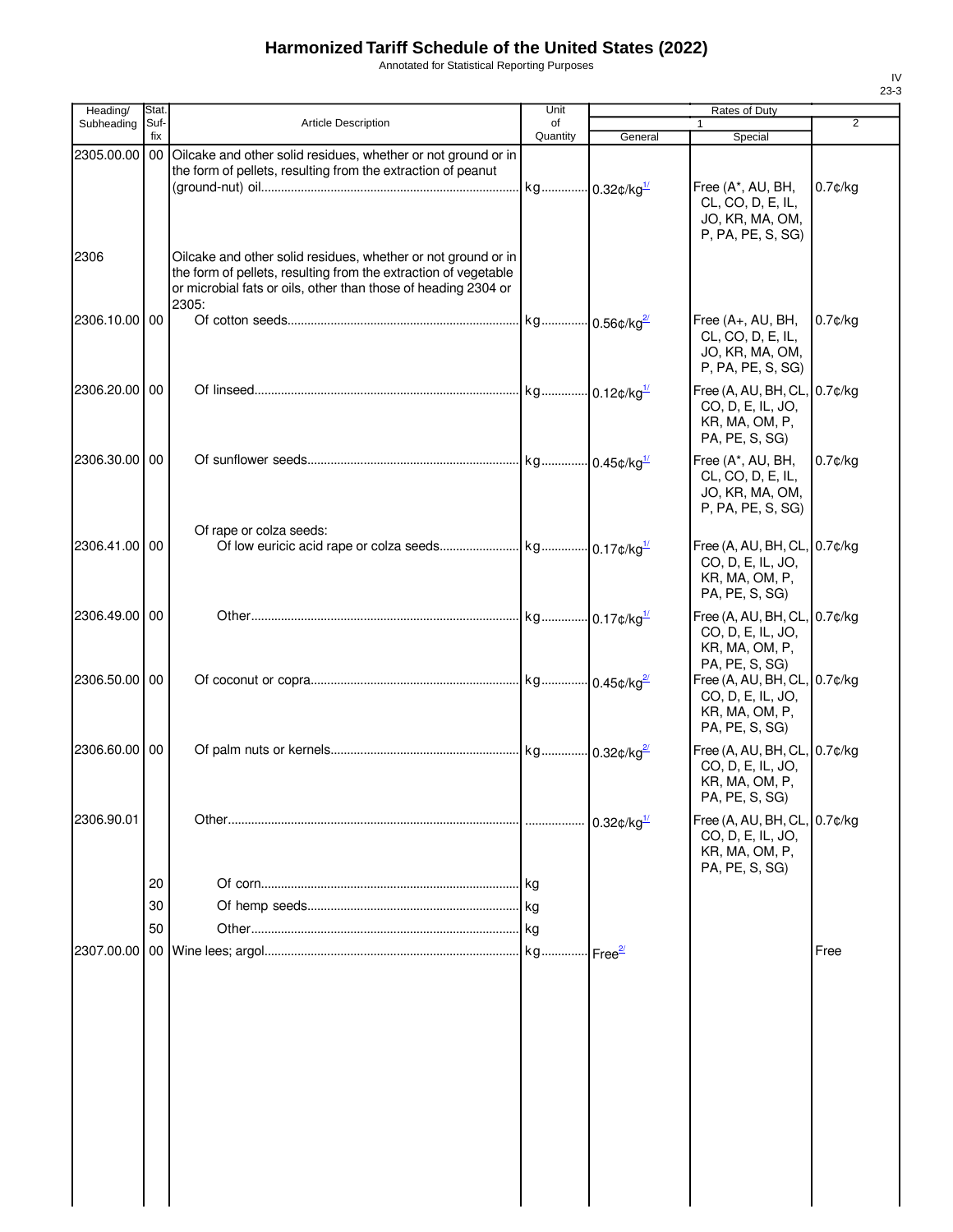Annotated for Statistical Reporting Purposes

| Heading/           | Stat.       |                                                                                                                                                                                                 | Unit                  |                       | Rates of Duty                                                                     |                |
|--------------------|-------------|-------------------------------------------------------------------------------------------------------------------------------------------------------------------------------------------------|-----------------------|-----------------------|-----------------------------------------------------------------------------------|----------------|
| Subheading         | Suf-<br>fix | Article Description                                                                                                                                                                             | of<br>Quantity        | General               | Special                                                                           | $\overline{2}$ |
| 2308.00            |             | Vegetable materials and vegetable waste, vegetable residues<br>and byproducts, whether or not in the form of pellets, of a kind<br>used in animal feeding, not elsewhere specified or included: |                       |                       |                                                                                   |                |
| 2308.00.10 00      |             |                                                                                                                                                                                                 | kg 1.4% <sup>2/</sup> |                       | Free (A+, AU, BH,<br>CL, CO, D, E, IL,<br>JO, KR, MA, OM,<br>P, PA, PE, S, SG)    | 20%            |
| 2308.00.93 00      |             | Screenings, scalpings, chaff or scourings, ground, or not                                                                                                                                       |                       |                       |                                                                                   | 10%            |
| 2308.00.95 00      |             |                                                                                                                                                                                                 |                       |                       | Free (A, AU, BH, CL, 20%<br>CO, D, E, IL, JO,<br>KR, MA, OM, P,<br>PA, PE, S, SG) |                |
| 2308.00.98         |             |                                                                                                                                                                                                 |                       | $1.4\%$ <sup>1/</sup> | Free (A+, AU, BH,<br>CL, CO, D, E, IL,<br>JO, KR, MA, OM,<br>P, PA, PE, S, SG)    | 20%            |
|                    | 20          |                                                                                                                                                                                                 |                       |                       |                                                                                   |                |
|                    | 90          |                                                                                                                                                                                                 |                       |                       |                                                                                   |                |
| 2309<br>2309.10.00 |             | Preparations of a kind used in animal feeding:                                                                                                                                                  |                       |                       |                                                                                   | 10%            |
|                    | 10          |                                                                                                                                                                                                 |                       |                       |                                                                                   |                |
|                    | 90          |                                                                                                                                                                                                 |                       |                       |                                                                                   |                |
| 2309.90            |             | Other:                                                                                                                                                                                          |                       |                       |                                                                                   |                |
| 2309.90.10         |             |                                                                                                                                                                                                 |                       |                       |                                                                                   | 10%            |
|                    | 05          |                                                                                                                                                                                                 |                       |                       |                                                                                   |                |
|                    | 15          |                                                                                                                                                                                                 |                       |                       |                                                                                   |                |
|                    | 20          |                                                                                                                                                                                                 |                       |                       |                                                                                   |                |
|                    | 30          |                                                                                                                                                                                                 |                       |                       |                                                                                   |                |
|                    | 32          |                                                                                                                                                                                                 |                       |                       |                                                                                   |                |
|                    | 35          |                                                                                                                                                                                                 |                       |                       |                                                                                   |                |
|                    | 45          |                                                                                                                                                                                                 |                       |                       |                                                                                   |                |
|                    | 50          |                                                                                                                                                                                                 |                       |                       |                                                                                   |                |
|                    |             |                                                                                                                                                                                                 |                       |                       |                                                                                   |                |
|                    |             |                                                                                                                                                                                                 |                       |                       |                                                                                   |                |
|                    |             |                                                                                                                                                                                                 |                       |                       |                                                                                   |                |
|                    |             |                                                                                                                                                                                                 |                       |                       |                                                                                   |                |
|                    |             |                                                                                                                                                                                                 |                       |                       |                                                                                   |                |
|                    |             |                                                                                                                                                                                                 |                       |                       |                                                                                   |                |
|                    |             |                                                                                                                                                                                                 |                       |                       |                                                                                   |                |
|                    |             |                                                                                                                                                                                                 |                       |                       |                                                                                   |                |
|                    |             |                                                                                                                                                                                                 |                       |                       |                                                                                   |                |
|                    |             |                                                                                                                                                                                                 |                       |                       |                                                                                   |                |
|                    |             |                                                                                                                                                                                                 |                       |                       |                                                                                   |                |
|                    |             |                                                                                                                                                                                                 |                       |                       |                                                                                   |                |
|                    |             |                                                                                                                                                                                                 |                       |                       |                                                                                   |                |
|                    |             |                                                                                                                                                                                                 |                       |                       |                                                                                   |                |
|                    |             |                                                                                                                                                                                                 |                       |                       |                                                                                   |                |
|                    |             |                                                                                                                                                                                                 |                       |                       |                                                                                   |                |
|                    |             |                                                                                                                                                                                                 |                       |                       |                                                                                   |                |
|                    |             |                                                                                                                                                                                                 |                       |                       |                                                                                   |                |
|                    |             |                                                                                                                                                                                                 |                       |                       |                                                                                   |                |
|                    |             |                                                                                                                                                                                                 |                       |                       |                                                                                   |                |
|                    |             |                                                                                                                                                                                                 |                       |                       |                                                                                   |                |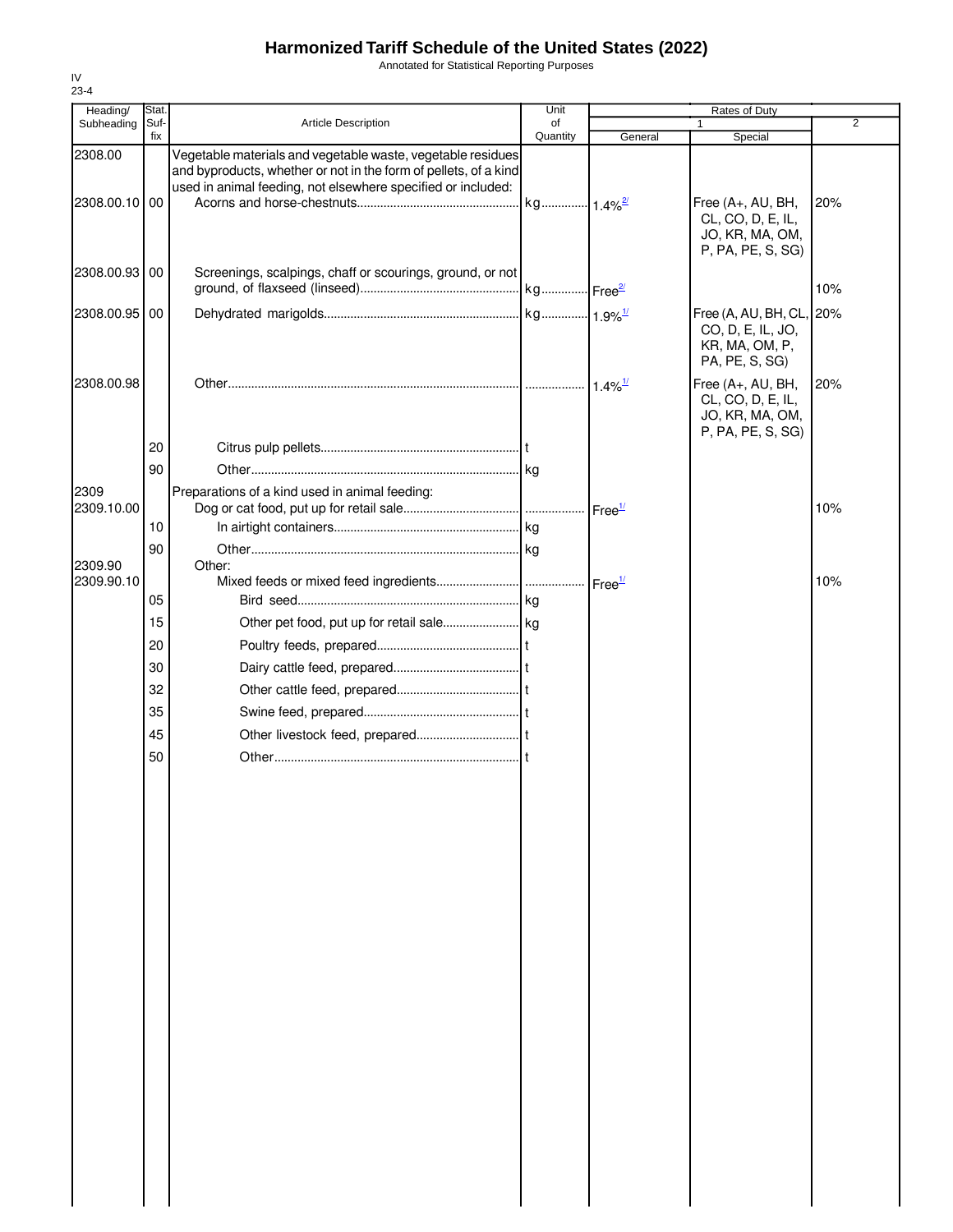Annotated for Statistical Reporting Purposes

| Heading/               | Stat.       |                                                                                                                                                                                                              | Unit           | Rates of Duty                          |                                                                                                                                                                                                                                              |                       |  |
|------------------------|-------------|--------------------------------------------------------------------------------------------------------------------------------------------------------------------------------------------------------------|----------------|----------------------------------------|----------------------------------------------------------------------------------------------------------------------------------------------------------------------------------------------------------------------------------------------|-----------------------|--|
| Subheading             | Suf-<br>fix | Article Description                                                                                                                                                                                          | of<br>Quantity | General                                | 1<br>Special                                                                                                                                                                                                                                 | $\overline{2}$        |  |
| 2309 (con.)<br>2309.90 |             | Preparations of a kind used in animal feeding: (con.)<br>Other: (con.)                                                                                                                                       |                |                                        |                                                                                                                                                                                                                                              |                       |  |
| (con.)<br>2309.90.22   |             | Other:<br>Animal feeds containing milk or milk derivatives:<br>Containing over 10 percent by weight of milk<br>solids:<br>Described in general note 15 of the tariff<br>schedule and entered pursuant to its |                |                                        |                                                                                                                                                                                                                                              |                       |  |
|                        |             |                                                                                                                                                                                                              |                | $7.5\%$ <sup>2/</sup>                  | Free (A+, AU, BH,<br>CL, CO, D, E, IL,<br>JO, KR, MA, OM,<br>P, PA, PE, S, SG)                                                                                                                                                               | 20%                   |  |
| 2309.90.24             | 10<br>90    | Described in additional U.S. note 2 to this<br>chapter and entered pursuant to its                                                                                                                           |                |                                        |                                                                                                                                                                                                                                              |                       |  |
|                        |             |                                                                                                                                                                                                              |                | $7.5\%$ <sup>2/</sup>                  | Free (A+, AU, BH,<br>CL, CO, D, E, IL,<br>JO, KR, MA, OM,<br>P, PA, PE, S, SG)                                                                                                                                                               | 20%                   |  |
|                        | 10<br>90    |                                                                                                                                                                                                              |                |                                        |                                                                                                                                                                                                                                              |                       |  |
| 2309.90.28             | 10          |                                                                                                                                                                                                              |                | $80.4$ ¢/kg +<br>$6.4\%$ <sup>2/</sup> | Free (BH, CL, JO,<br>KR, MA, OM, SG)<br>$5.3¢/kg + 0.4% (PE)$<br>$21.4$ ¢/kg + 1.7%<br>(CO, PA)<br>24.1¢/kg + 1.9% (P)<br>See 9823.05.01-<br>$9823.05.06(S+)$<br>See 9913.04.20<br>(AU)<br>See 9915.04.20,<br>9915.04.24,<br>9915.04.28 (P+) | $94.6$ ¢/kg +<br>7.5% |  |
|                        | 90          |                                                                                                                                                                                                              |                |                                        |                                                                                                                                                                                                                                              |                       |  |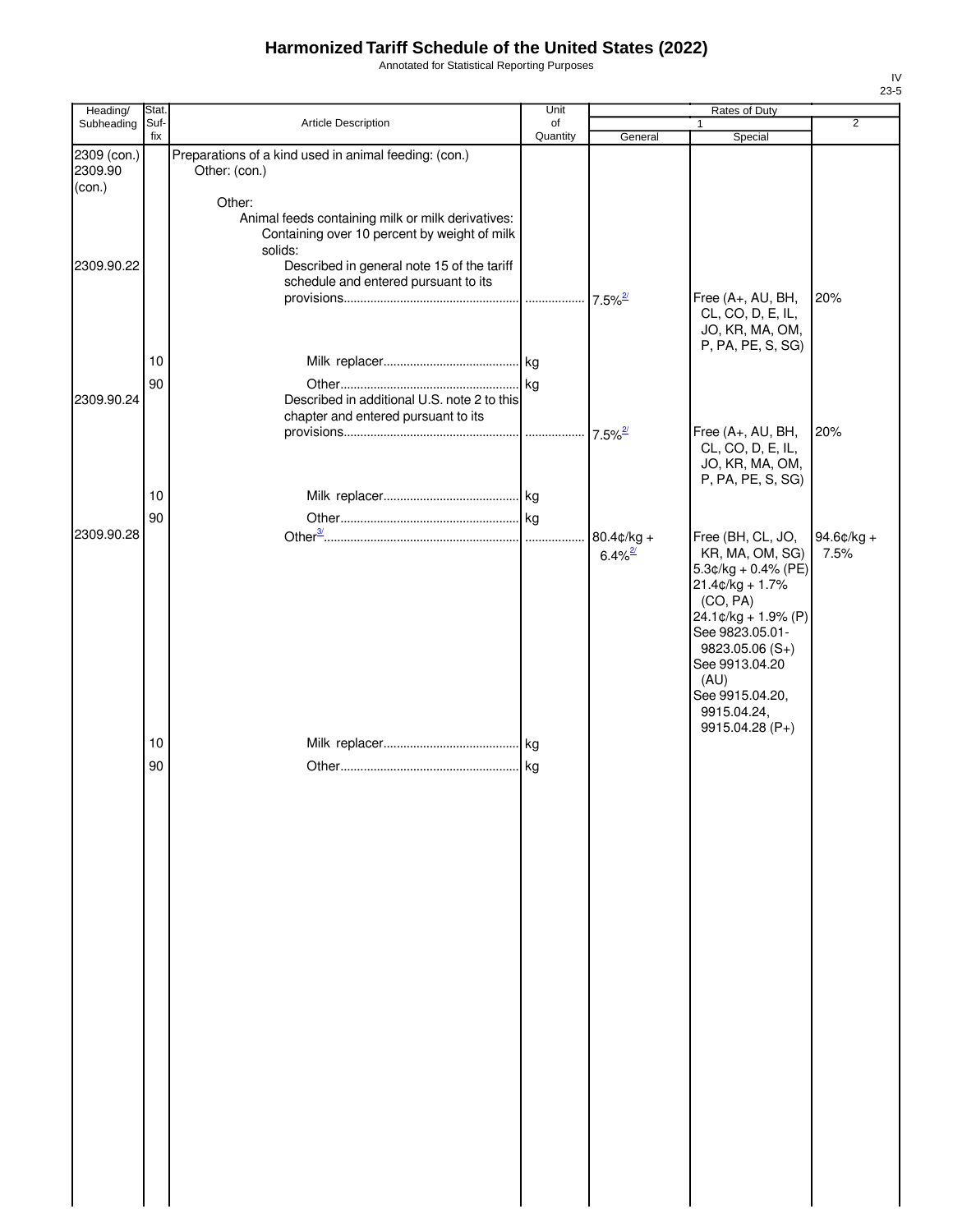Annotated for Statistical Reporting Purposes

| Heading/                         | Stat.       |                                                                                        | Unit           |                                        | <b>Rates of Duty</b>                                                                            |                    |
|----------------------------------|-------------|----------------------------------------------------------------------------------------|----------------|----------------------------------------|-------------------------------------------------------------------------------------------------|--------------------|
| Subheading                       | Suf-<br>fix | Article Description                                                                    | of<br>Quantity | General                                | Special                                                                                         | 2                  |
| 2309 (con.)<br>2309.90<br>(con.) |             | Preparations of a kind used in animal feeding: (con.)<br>Other: (con.)                 |                |                                        |                                                                                                 |                    |
|                                  |             | Other: (con.)<br>Animal feeds containing milk or milk derivatives:<br>(con.)<br>Other: |                |                                        |                                                                                                 |                    |
| 2309.90.42                       |             | Described in general note 15 of the tariff<br>schedule and entered pursuant to its     |                |                                        | Free (A+, AU, BH,                                                                               | 20%                |
|                                  | 10          |                                                                                        |                |                                        | CL, CO, D, E, IL,<br>JO, KR, MA, OM,<br>P, PA, PE, S, SG)                                       |                    |
|                                  | 90          |                                                                                        |                |                                        |                                                                                                 |                    |
| 2309.90.44                       |             | Described in additional U.S. note 2 to this<br>chapter and entered pursuant to its     |                |                                        |                                                                                                 | 20%                |
|                                  |             |                                                                                        |                | $7.5\%$ <sup>2/</sup>                  | Free (A+, AU, BH,<br>CL, CO, D, E, IL,<br>JO, KR, MA, OM,<br>P, PA, PE, S, SG)                  |                    |
|                                  | 10          |                                                                                        |                |                                        |                                                                                                 |                    |
|                                  | 90          |                                                                                        |                |                                        |                                                                                                 |                    |
| 2309.90.48                       |             |                                                                                        |                | $80.4$ ¢/kg +<br>$6.4\%$ <sup>2/</sup> | Free (BH, CL, JO,<br>KR, MA, OM, PA,<br>SG)                                                     | 94.6¢/kg +<br>7.5% |
|                                  |             |                                                                                        |                |                                        | $5.3$ ¢/kg + 0.4% (PE)<br>$21.4$ ¢/kg + 1.7%<br>(CO)<br>24.1¢/kg + 1.9% (P)                     |                    |
|                                  |             |                                                                                        |                |                                        | See 9823.05.01-<br>$9823.05.06(S+)$<br>See 9913.04.20<br>(AU)<br>See 9915.04.20,<br>9915.04.24, |                    |
|                                  |             |                                                                                        |                |                                        | 9915.04.28 (P+)                                                                                 |                    |
|                                  | 10<br>90    |                                                                                        |                |                                        |                                                                                                 |                    |
|                                  |             | Other:                                                                                 | lka.           |                                        |                                                                                                 |                    |
| 2309.90.60                       | 00          |                                                                                        |                |                                        | Free (A+, AU, BH,<br>CL, CO, D, E, IL,<br>JO, KR, MA, OM,<br>P, PA, PE, S, SG)                  | 20%                |
|                                  |             | Other:                                                                                 |                |                                        |                                                                                                 |                    |
| 2309.90.70 00                    |             | Preparations, with a basis of vitamin $B_{12}$ ,                                       |                |                                        | Free (A, AU, BH, CL, 20%                                                                        |                    |
|                                  |             |                                                                                        |                |                                        | CO, D, E, IL, JO,<br>KR, MA, OM, P,<br>PA, PE, S, SG)                                           |                    |
| 2309.90.95                       | 00          |                                                                                        |                |                                        | Free (A+, AU, BH,<br>CL, CO, D, E, IL,<br>JO, KR, MA, OM,<br>P, PA, PE, S, SG)                  | 20%                |
|                                  |             |                                                                                        |                |                                        |                                                                                                 |                    |
|                                  |             |                                                                                        |                |                                        |                                                                                                 |                    |
|                                  |             |                                                                                        |                |                                        |                                                                                                 |                    |

IV